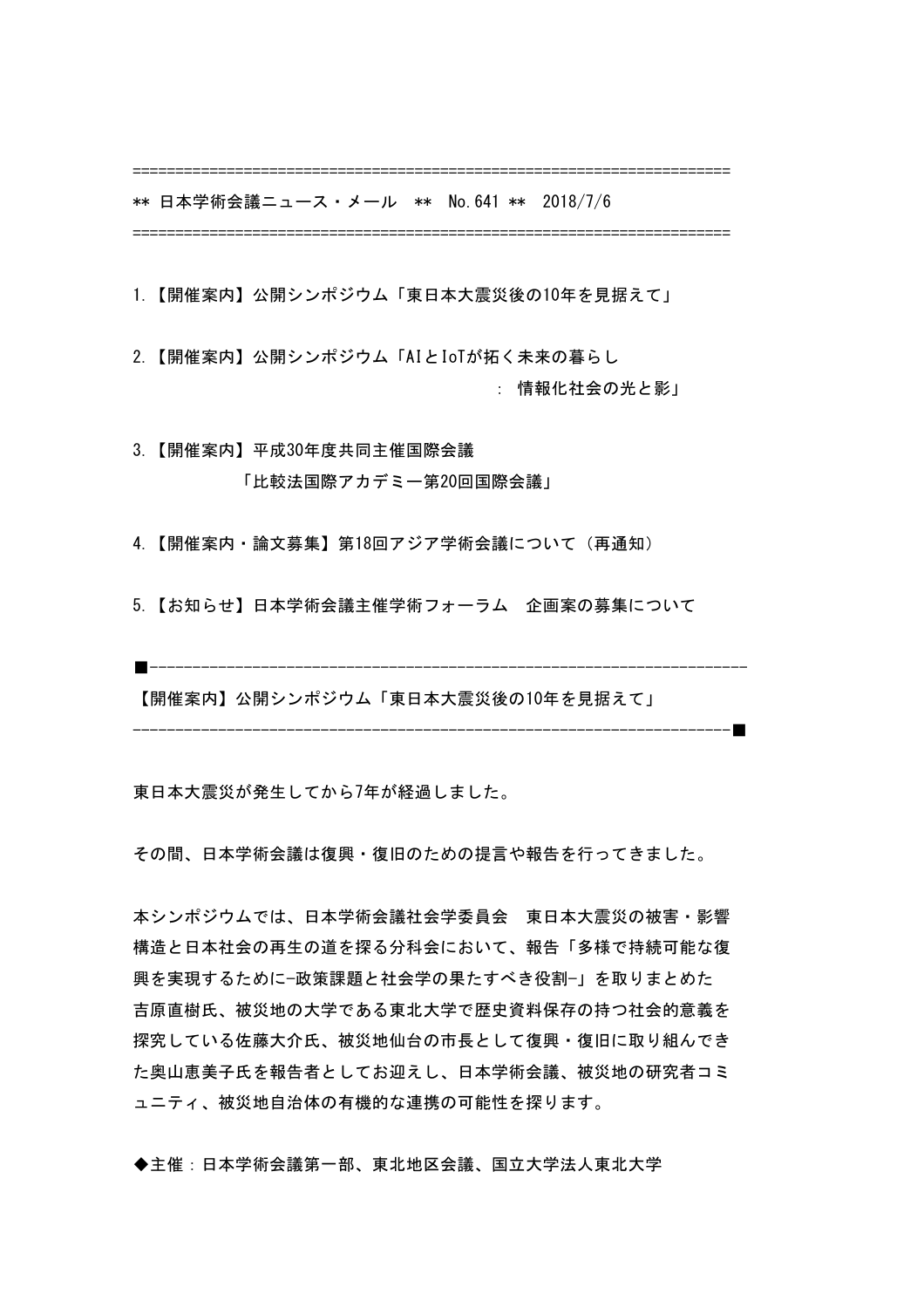◆日時:2018年7月29日(日)13:30〜16:45 

◆会場:東北大学川内南キャンパス文科系総合講義棟2階 法学部第1講義室 ◆参加費:無料

◆申し込み方法:

当日受付も可能ですが、参加人数把握のため、下記の申込フォームより 事前申し込みをお願いします。

http://www.bureau.tohoku.ac.jp/kenkyo/gakujyutsukaigi/form1.html

◆プログラム:

(ポスターはこちらから↓

http://www.scj.go.jp/ja/event/pdf2/264-s-0729.pdf)

○開会挨拶

・開催校挨拶

 大野 英男(東北大学総長)

・日本学術会議東北地区会議代表幹事挨拶

 厨川 常元(東北地区会議代表幹事・東北大学大学院医工学研究科長)

・日本学術会議第一部部長挨拶

 佐藤 岩夫(日本学術会議第一部部長・東京大学社会科学研究所所長)

○講演

1.吉原 直樹(日本学術会議連携会員、

横浜国立大学大学院都市イノベーション研究院 教授) 「ひとつの復興、いくつもの復興—社会学からのアジェンダ設定に向けて」

- 2.佐藤 大介(東北大学災害科学国際研究所 准教授)
	- 「『ふるさとの歴史』を救う意味

—心理社会的支援としての歴史資料保全の可能性—」

3.奥山 恵美子(前仙台市長)

「復旧・復興のプロセスから見た今後の課題−現場の視点から」

○総合討論

司 会:佐藤 嘉倫(日本学術会議第一部会員、

 東北大学大学院文学研究科 副研究科長)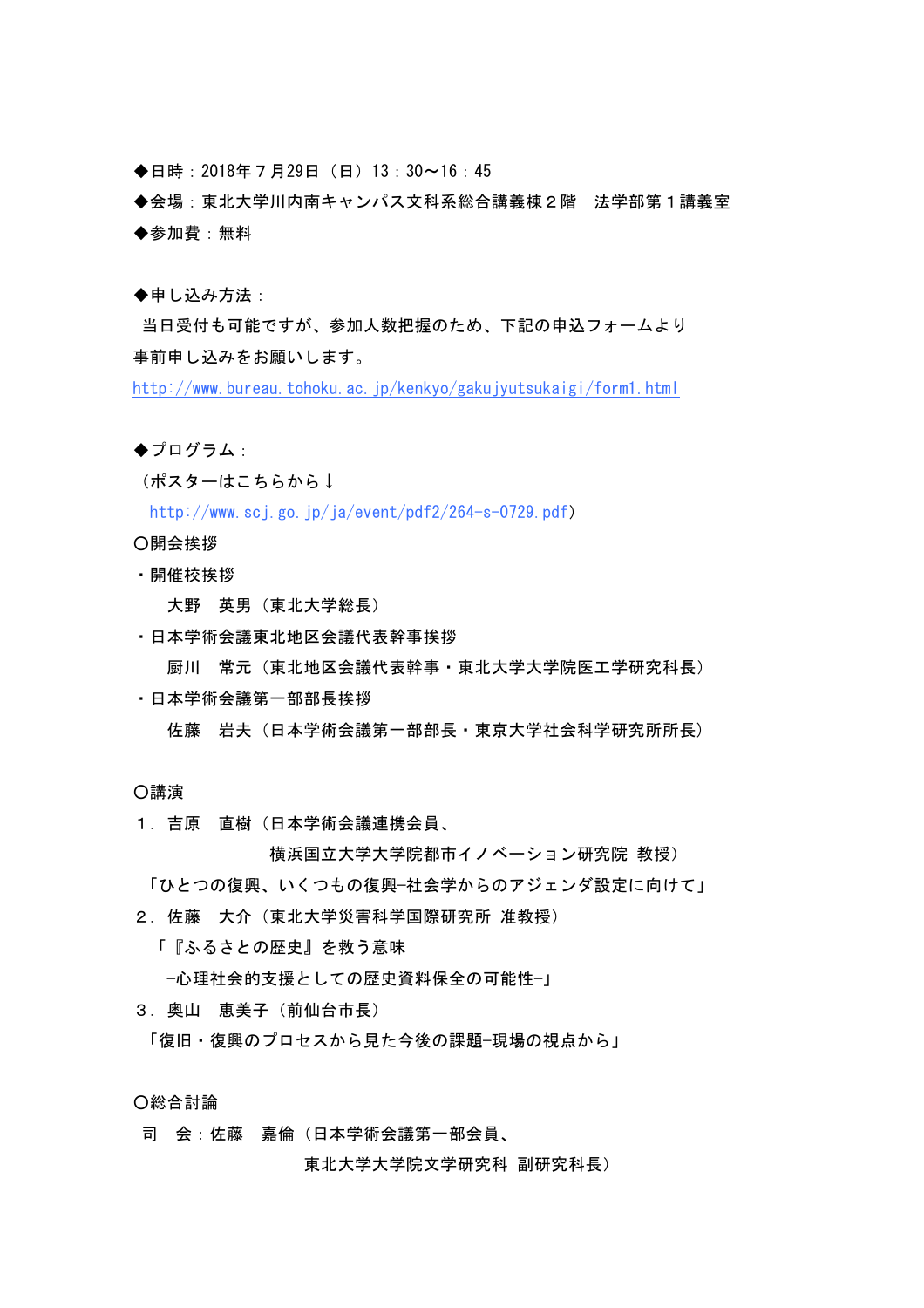討論者:町村 敬志(日本学術会議第一部幹事、

 一橋大学大学院社会学研究科 教授)

 島田 明夫(東北大学公共政策大学院・法学研究科・

 災害科学国際研究所 教授)

吉原 直樹、佐藤 大介、奥山 恵美子

○閉会挨拶

三成 美保 (日本学術会議副会長・第一部会員、奈良女子大学副学長)

【問い合わせ先】

東北地区会議事務局

(東北大学研究推進部研究推進課 研究総務係)

電話番号:022-217-4840

FAX:022-217-4841

E-mail: kenkyo@grp.tohoku.ac.jp

■----------------------------------------------------------------------

----------------------------------------------------------------------■

【開催案内】公開シンポジウム「AIとIoTが拓く未来の暮らし

 : 情報化社会の光と影」

政府科学技術政策であるSociety 5.0で実現を目指す社会では、AI (人工知 能)とIoT(Internet of Things)により、必要な情報が必要な時に提供される ようになり、少子高齢化、地方の過疎化、貧富の格差などの課題が克服される と宣言されています。

情報化社会の光に関心が集中する一方、AIやIoTによる働き方への影響やセキ ュリティなどの影も指摘する声もあります。

本シンポジウムでは、AIとIoTに代表される情報技術による社会の変革の見通 しを論じ、未来社会構築における学術の貢献について議論します。

◆日本学術会議第三部、東北地区会議、国立大学法人東北大学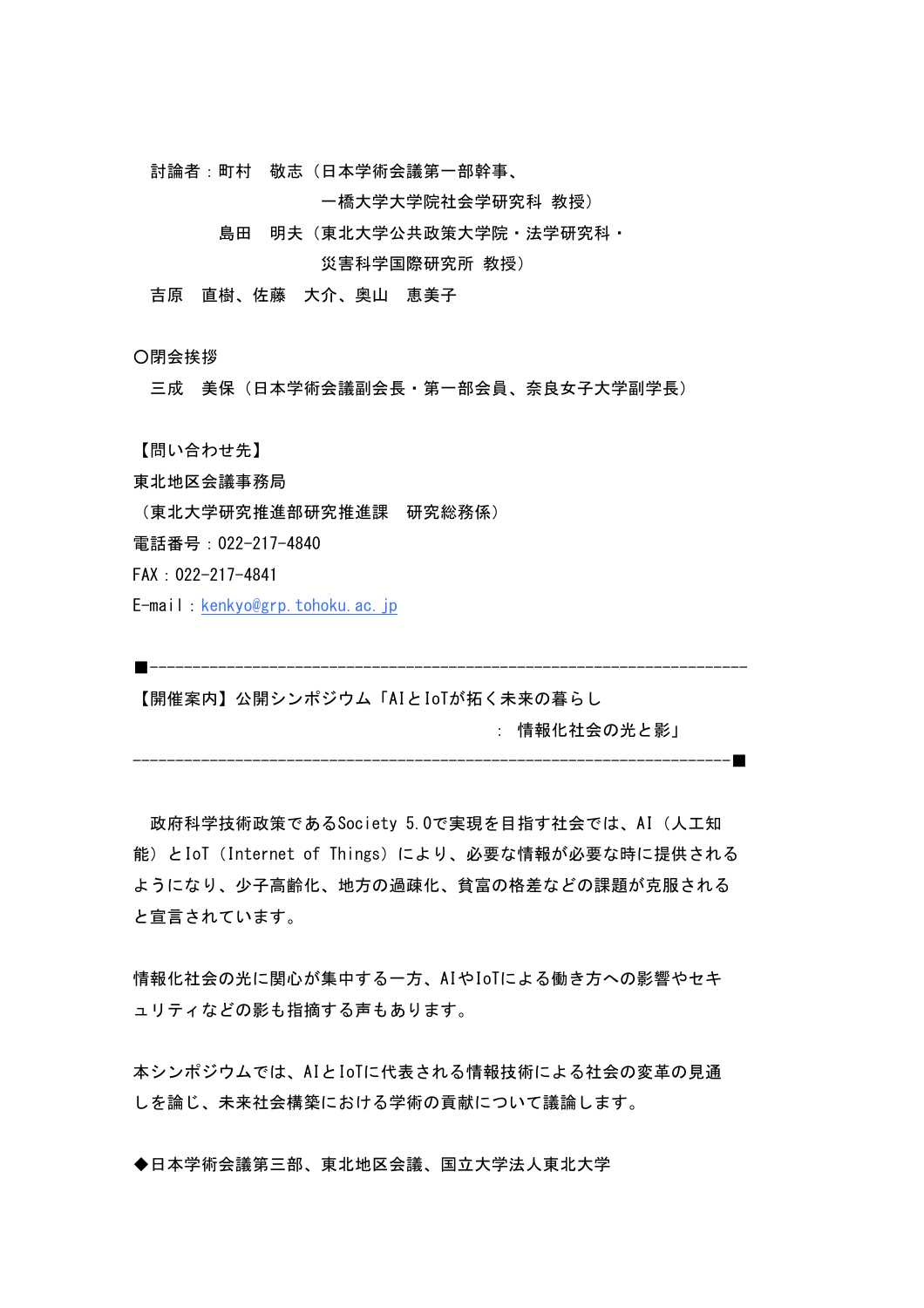- ◆日時:2018年8月2日(木)13:00〜17:40
- ◆会場:東北大学青葉山東キャンパス工学部中央棟2階大講義室
- ◆参加費:無料
- ◆申し込み方法:

当日受付も可能ですが、参加人数把握のため、下記の申込フォームより事前申 し込みをお願いします。

http://www.bureau.tohoku.ac.jp/kenkyo/gakujyutsukaigi/form3.html

◆プログラム:

(ポスターはこちら→http://www.scj.go.jp/ja/event/pdf2/263-s-0802.pdf) ○開会挨拶

開催校挨拶

 大野 英男(東北大学総長)

日本学術会議東北地区会議代表幹事挨拶

 厨川 常元(東北地区会議代表幹事・東北大学大学院医工学研究科長)

#### ○講演

1. 丸山 宏 (Preferred Networks社 PFNフェロー)

「深層機械学習とその意味するもの」

2. 久世 和資(日本アイ・ビー・エム株式会社 最高技術責任者)

「AIから量子コンピュータまで 先進技術による社会の変革」

- 3. 堀田 龍也 (東北大学大学院情報科学研究科 教授)
- 「AI/IoT時代の学校教育のあり方」
- 4.山本 雅之(日本学術会議 連携会員

 東北大学メディカル・メガバンク機構長)

「東北メディカル・メガバンク計画の目標と進捗状況

 −世界最先端のバイオバンクの構築を目指して」

○総合討論

司会:徳山 豪(日本学術会議第三部 会員、

 東北大学大学院情報科学研究科 教授)

討論者:

 山極 壽一 (日本学術会議 会長、京都大学 総長)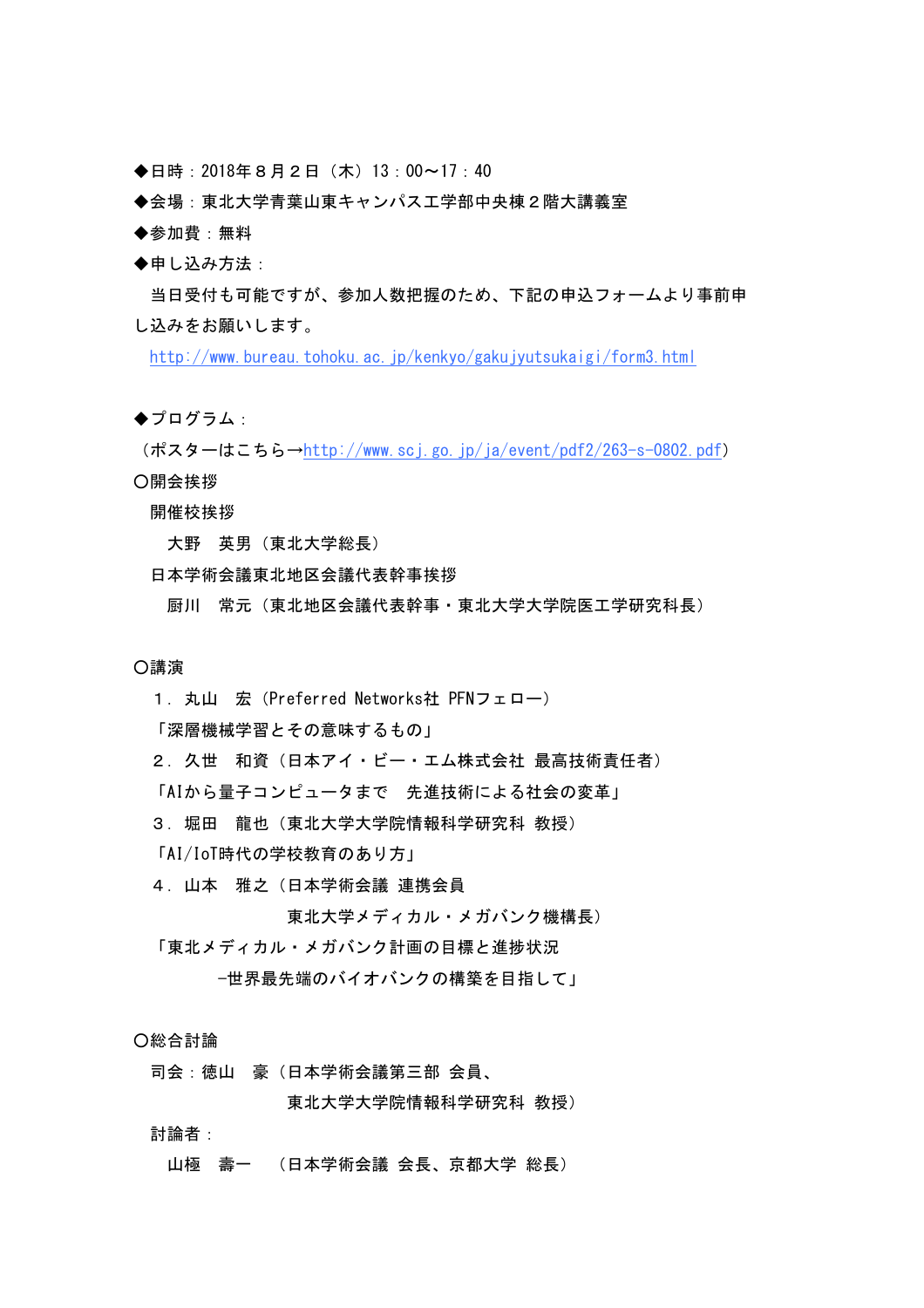土井 美和子(日本学術会議連携会員 国立研究開発法人情報通信研究

 機構 監事、奈良先端科学技術大学院大学理事)

 丸山 宏、久世 和資、堀田 龍也、山本 雅之

○閉会挨拶

山極 壽一

【問い合わせ先】

東北地区会議事務局

(東北大学研究推進部研究推進課 研究総務係)

研究推進部研究推進課 研究総務係

電話番号:022-217-4840

FAX:022-217-4841

E-mail: kenkyo@grp.tohoku.ac.jp

【開催案内】平成30年度共同主催国際会議

「比較法国際アカデミー第20回国際会議」

会 期:平成30年7月22日(日)〜7月28日(土)[7日間]

場 所:九州大学椎木講堂、福岡国際会議場、福岡大学(福岡県福岡市)

■---------------------------------------------------------------------

---------------------------------------------------------------------■

日本学術会議及び比較法国際アカデミー第20回国際会議組織委員会が共同主 催する「比較法国際アカデミー第20回国際会議」が、7月22日(日)より、 九州大学椎木講堂、福岡国際会議場、福岡大学で開催されます。

この度の比較法国際アカデミー第20回国際会議では、『法学のフロンティア〜 国際比較と現代的課題』をメインテーマに最先端の課題について、研究発表と討 論が行なわれることになっております。

本会議には75カ国以上の国と地域から600人近くの参加者が見込まれています。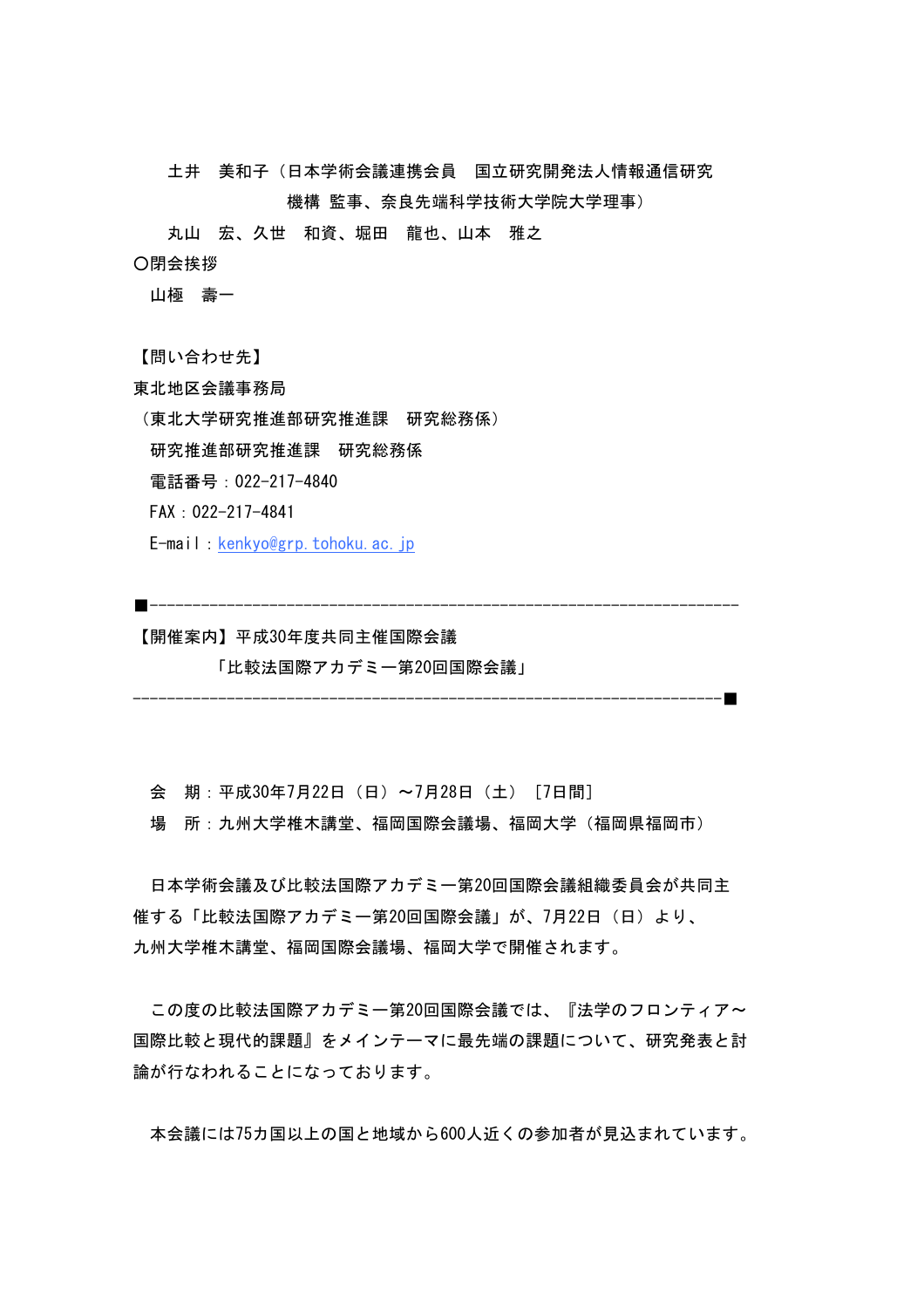この会議を日本で開催することは、法学界における我が国のプレゼンス・研究 水準の高さを改めて国内外に強く印象付ける絶好の機会となるとともに、我が国 のこの分野の研究者が世界の多くの研究者と直接交流する機会を与えることとな ります。

また、一般市民を対象とした市民公開講座として、7月28日(土)に

「ひとり親家庭の貧困〜比較法にその解決の糸口を求めて」が開催されることと なっております。

関係者の皆様に周知いただくとともに、是非、御参加いただけますよう お願いいたします。

共催:日本学術会議

市民公開講座

- 「ひとり親家庭の貧困〜比較法にその解決の糸口を求めて」
	- 日 時:平成30年7月28日(土) 14:00〜15:00
	- 会 場:福岡大学医学部y

※内容等の詳細は以下のホームページをご参照ください。

○国際会議公式ホームページ

(http://www.congre.co.jp/iacl2018/html/schedule/schedule.html)

○市民公開講座案内

(http://www.scj.go.jp/ja/int/kaisai/pdf/180728.pdf)

# 【問合せ先】日本学術会議事務局参事官(国際業務担当)付国際会議担当

(Tel:03-3403-5731、Mail:i254@scj.go.jp)

■ ---------------

【開催案内・論文募集】第18回アジア学術会議について(再通知)

---------------------------------------------------------------------■

日本学術会議会員、連携会員及び協力学術研究団体各位

第18回アジア学術会議 開催案内について (FIRST CIRCULARの公表)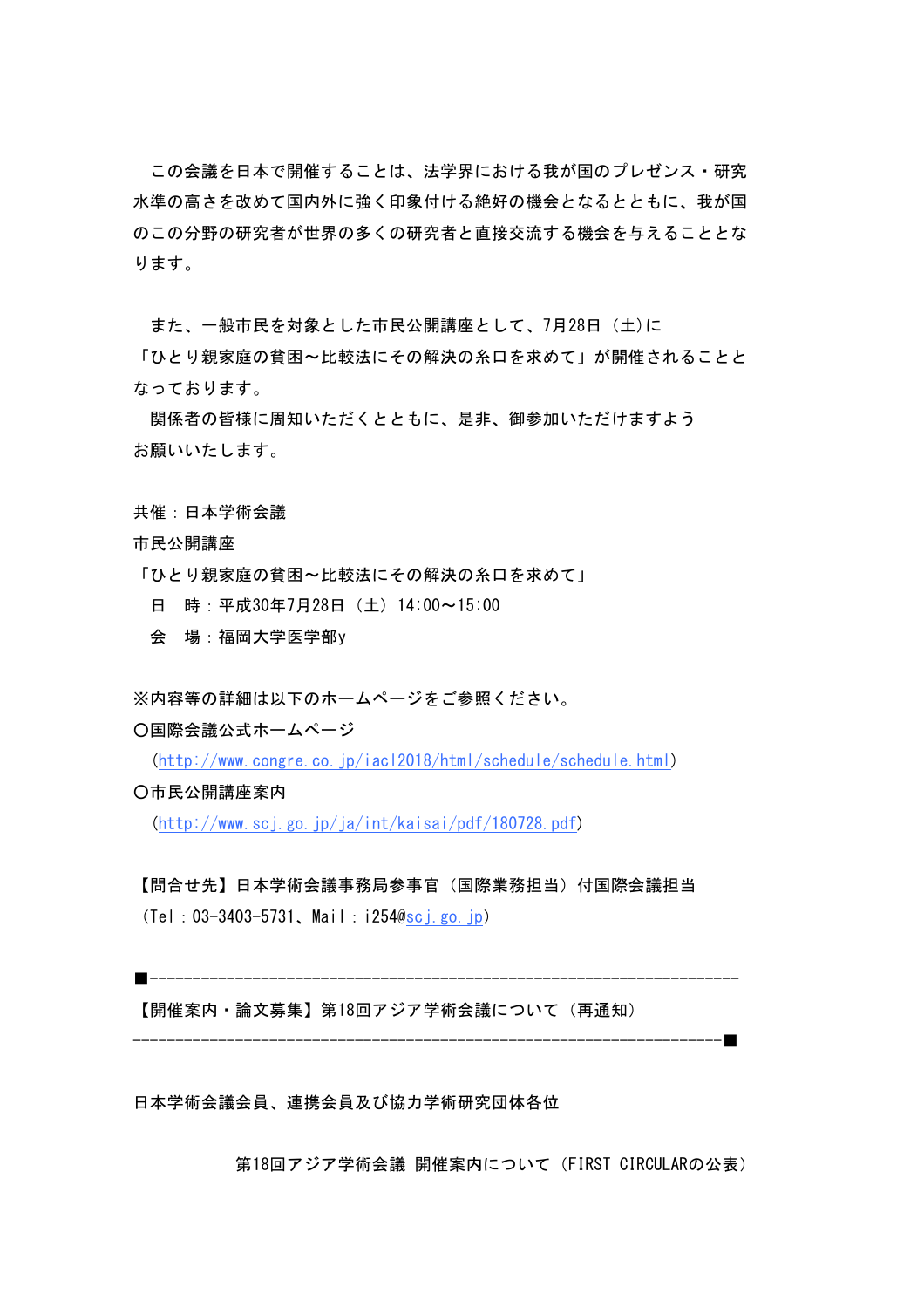アジア学術会議事務局長

 吉野 博

先日ニュースメールでお知らせしました、第18回アジア学術会議の再通知です。 論文募集の詳細については以下をご覧ください。

・第18回アジア学術会議専用サイト

http://www.mediatelier.com/sca18/

・FIRST ANNOUNCEMENT and CALL FOR PAPERS

https://sca18.mediatelier.com/pdf/180622\_first-announcement.pdf

・問い合わせ先(会議運営事業者 株式会社メディアアトリエ内)

Email sca18@mediatelier.com

Tel: 03-5469-5591 

Fax: 03-5469-5592

## ■趣 旨

第18回アジア学術会議(SCA)を2018年12月5日(水)から12月7日(金)の間、 以下をテーマとして日本学術会議において開催します。

アジア学術会議の日本開催は2007年以来の11年振りとなります。 日本学術会議会員、連携会員及び協力学術研究団体の皆様のご理解とご協力を 賜りますようお願い致します。

社会のための科学:アジアにおけるSDGsの達成に向けた戦略

( "Role of Science for Society: Strategies towards SDGs in Asia " )

■第18回アジア学術会議

日 程:2018年12月5日〜12月7日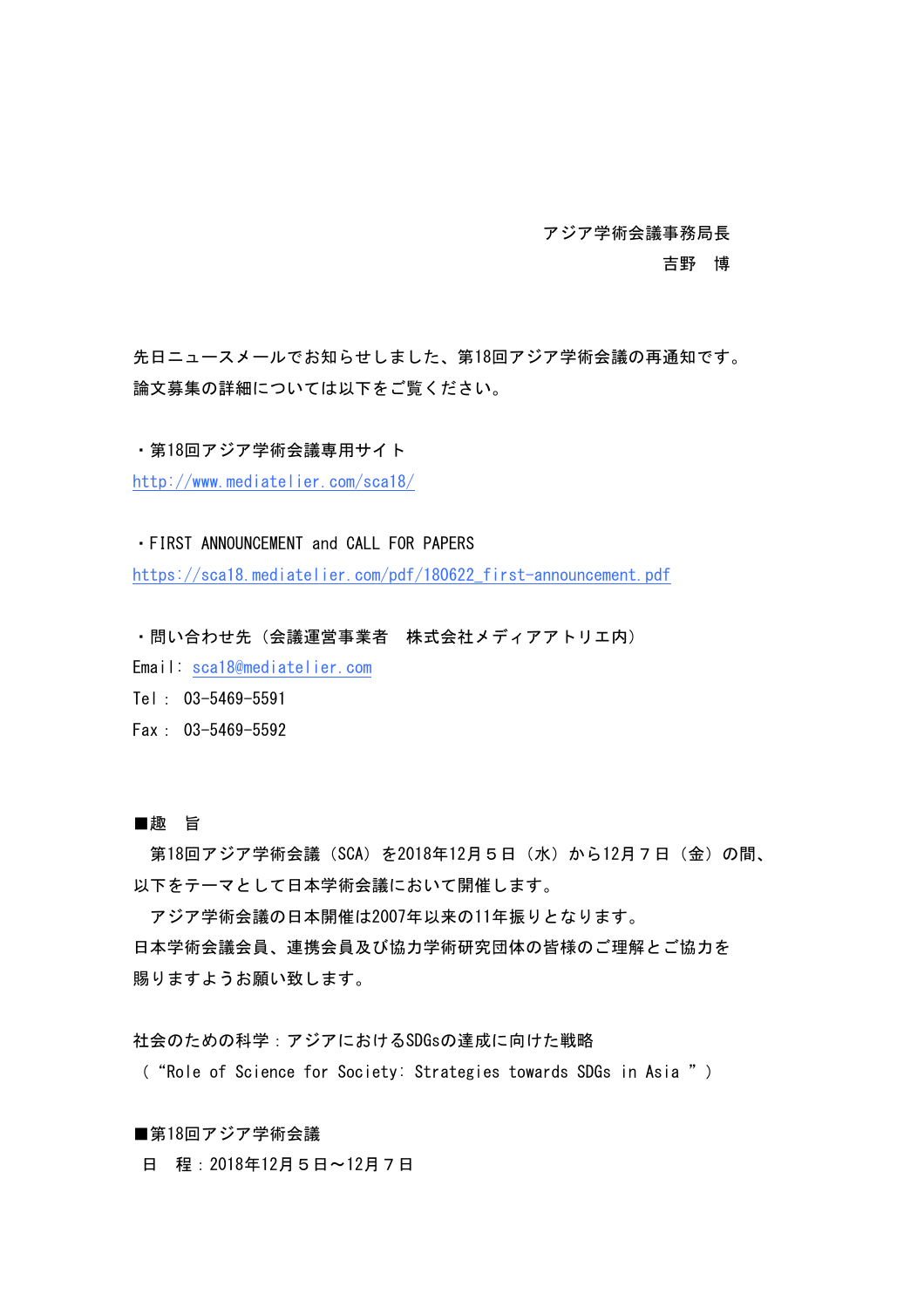会 場:日本学術会議(東京都港区六本木7-22-34)

主 催:日本学術会議

■スケジュール

2018年7月17日: 論文要旨(Abstract)提出期限

2018年8月31日: 審査結果通知(Notification of Acceptance of Paper)

2018年10月15日: 論文全文(Full Paper)提出期限

2018年11月12日: プレゼン資料 (presentation material) 提出期限

#### ■使用言語 英語

## ■(論文募集テーマ)

Topics of the conference will include, but are not limited to the following:

- 1. Energy, Natural Resources and Built Environment (SDGs 7, 11, 12)
- ・Access to affordable, reliable and sustainable energy
- ・Sustainable management and efficient use of natural resources
- ・Smart cities and zero energy buildings

2. Aging Society, Health and Medical Care(SDGs 3)

• Access to quality essential health-care services

and affordable essential medicines and vaccines for all

- ・End preventable deaths of newborns and children
- ・Healthy city and housing
- Inclusive design and technology for physically handicapped people
- 3. Biodiversity and Sustainable Use of Biological Resources (SDGs 14, 15)
- ・Sustainable use of the oceans, seas and marine resources
- ・Sustainable use of terrestrial and freshwater ecosystems
- ・Fair and equitable sharing of the benefits

from the utilization of genetic resources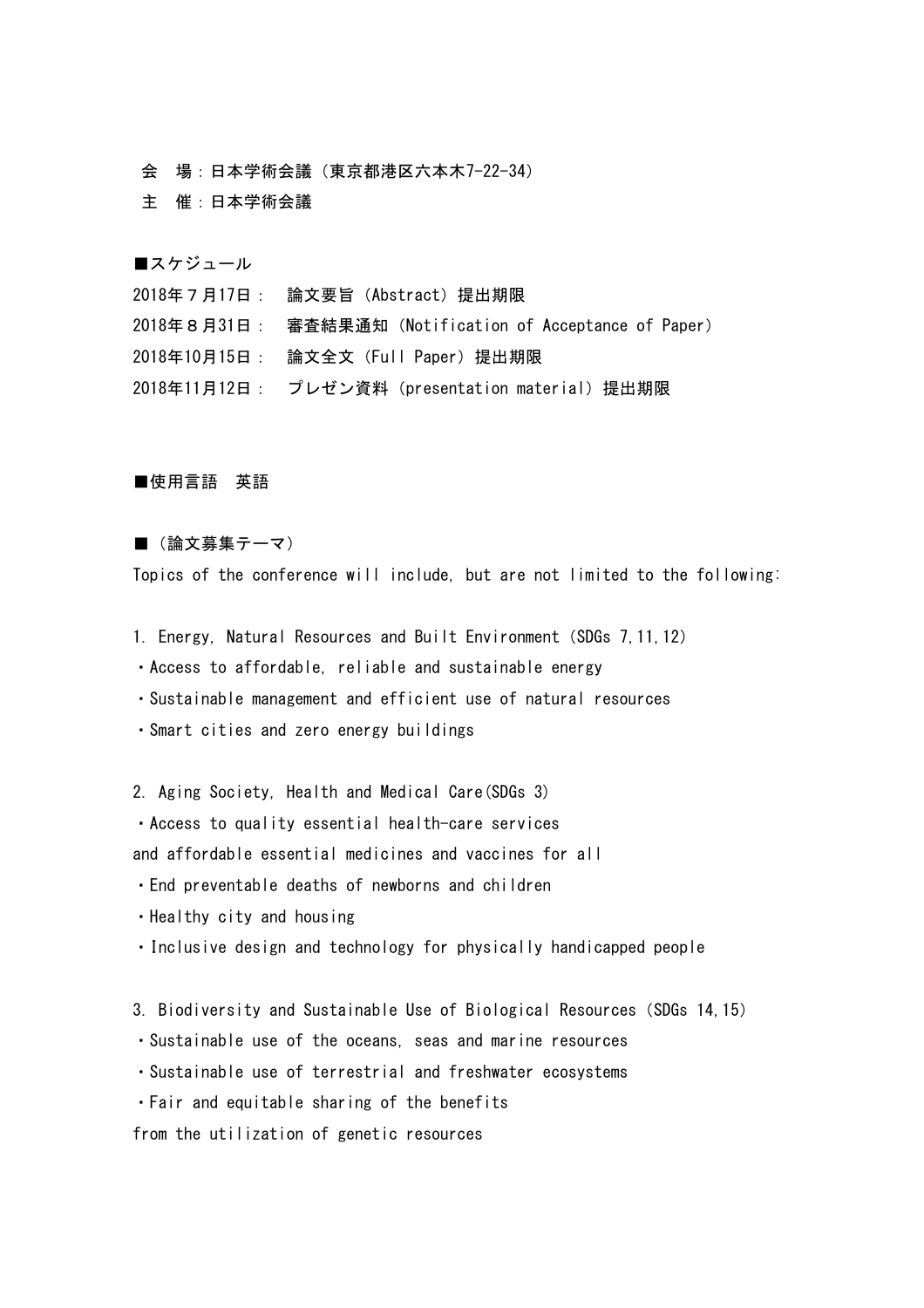4. Cities, History and Cultural Heritage (SDGs 11)

・Access for all to adequate,

safe and affordable housing and basic services and upgrade slums

• Protect and safeguard the world's cultural heritage

・Adverse environmental impact of cities

5. Disaster Risk Reduction(SDGs 9,11,13)

・Reliable, sustainable and resilient infrastructure

• Strengthen resilience and adaptive capacity to climate-related hazards and natural disasters

6. Gender (SDGs 5)

・Ensure women's full and effective participation and equal opportunities for leadership ・Reforms to give women equal rights to economic resources

7. Poverty, Inequalities and Immigrants(SDGs 1,10)

• Ensure the equal rights to economic resources for the poor and the vulnerable ・Build the resilience of the poor and reduce their exposure and vulnerability to

climate-related extreme events and other economic, social and environmental shocks and disasters ・Facilitate orderly, safe, regular and responsible migration

and mobility of people

8. Education (SDGs 4)

• Ensure that all girls and boys complete free, equitable and quality primary and secondary education

- ・Gender disparities in education
- ・Ensure that all learners acquire the knowledge

and skills needed to promote sustainable development

9. Economy (SDGs 8)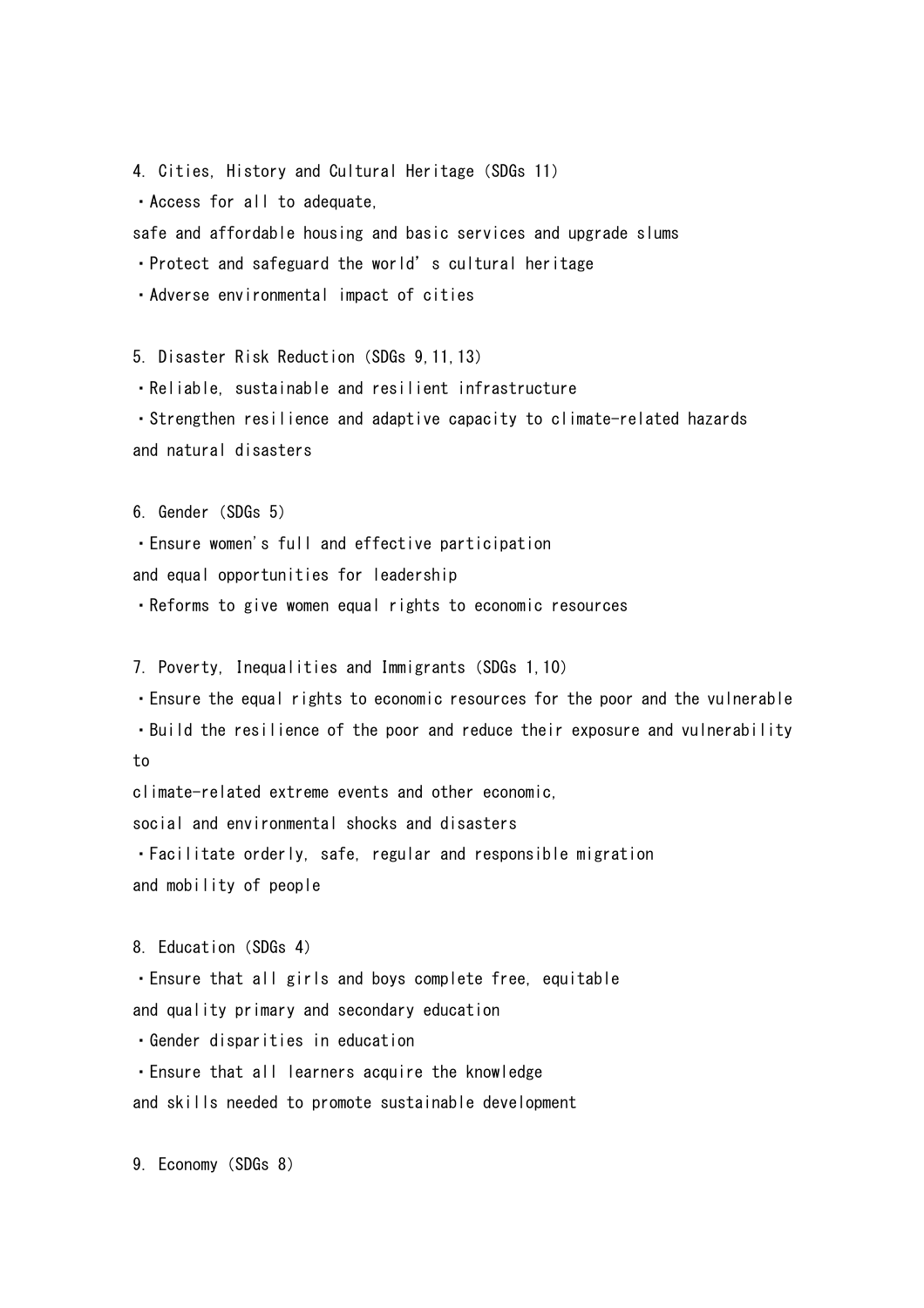・Economic productivity through diversification, 

technological upgrading and innovation

・Decent work for all women and men

・Labour rights and safe and secure working environments for all workers, including migrant workers

10. Water and Food(SDGs 2,6)

- ・Universal and equitable access to safe and affordable drinking water for all
- ・Access to adequate and equitable sanitation and hygiene for all
- ・Sustainable agriculture

受領したアブストラクトにつきましては、慎重に審査し、発表するに 相応しいと判断されたアブストラクトについては採用通知を8月31日までに お送りします。

■---------------------------------------------------------------------- 【お知らせ】日本学術会議主催学術フォーラム 企画案の募集について ----------------------------------------------------------------------■

会員、連携会員の皆様へ

現在、日本学術会議主催学術フォーラムの企画案を募集しています。 関心のある方は以下をご確認いただき、手続きの上、お申込みください。

第3四半期追加募集分

| 開催予定時期 | :平成30年11月~12月  |
|--------|----------------|
| 申込み締切  | :平成30年7月31日(火) |

第4四半期募集分

| 開催予定時期 | :平成31年1月~3月     |
|--------|-----------------|
| 申込み締切  | :平成30年8月22日 (水) |